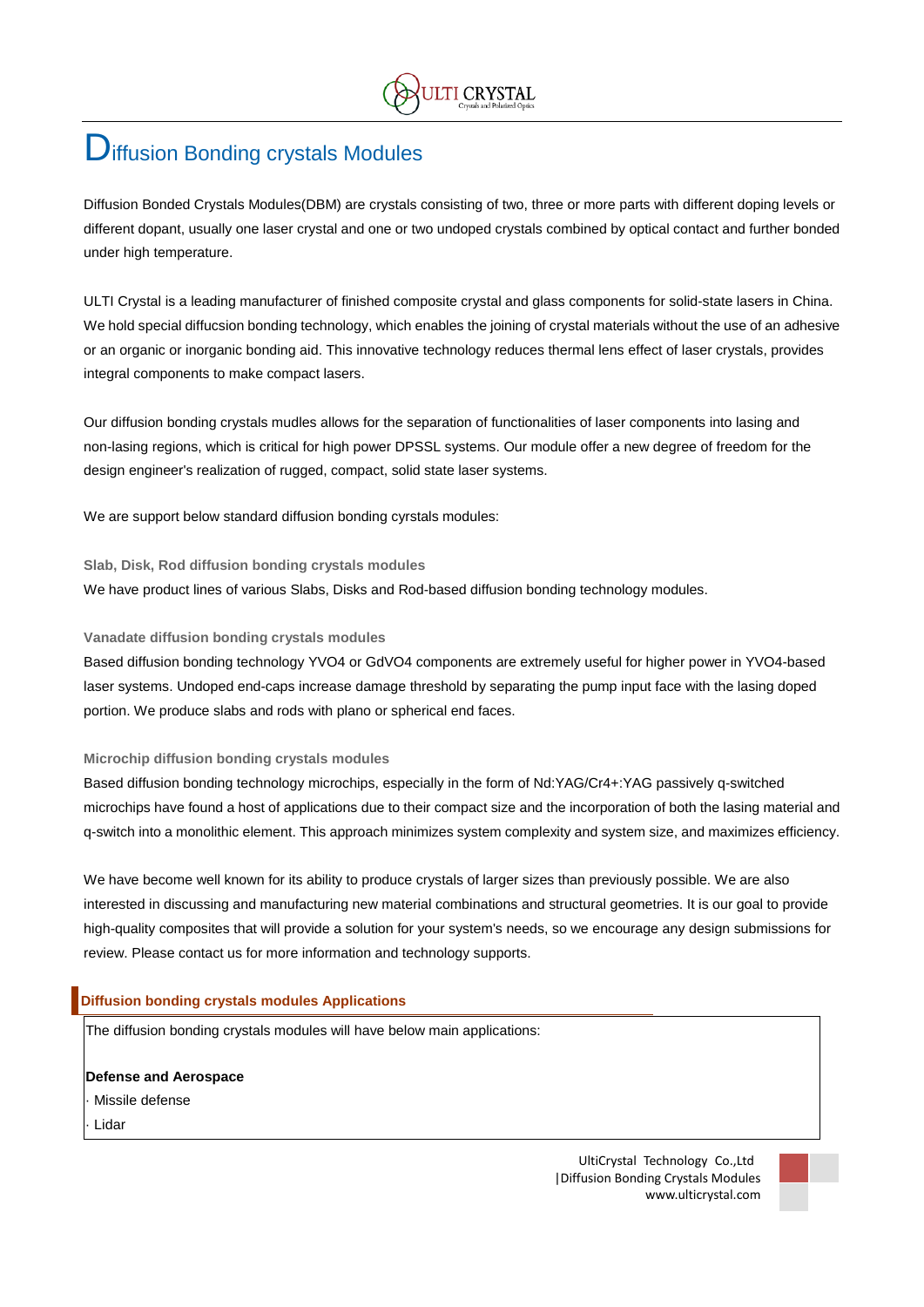

- **Remote Sensing**
- · Range-Finding
- **Countermeasures**
- Wind speed measurement
- Cloud and aerosol monitoring

#### **Materials Processing**

- Drilling, cutting, welding
- **Marking**
- **Stereolithography**
- Thickness of thin films

# **Medical Surgery**

- **Ophthalmology**
- **Orthopedics**
- **Microsurgery**
- Aesthetic skin resurfacing
- Hair removal

# **OEM**

- **High Power DPSSL**
- · OPO Pump
- **Ring laser**
- Microchip laser
- CD writing

# **Diffusion bonding crystals modules Features**

The diffusion bonding crystals modules will have below main features:

1). Elimination of ground state absorption losses of quasi-3-level lasing ions, especially for high power Yb:YAG based rod and slab systems

2). Reduction of parasitic oscillations by using diffusion bonding crystals technology.

3). Reduction of thermal lensing and other thermal effects with undoped YAG or sapphire acting as heat sink

4). Passive q-switching with e.g. Cr4+:YAG as integral component of lasing element

5). Elimination of spatial hole burning for non-planar ring laser (NPRO) by allowing the reflected beam to traverse through an undoped crystal

6). Mechanical support of thin lasing layers, down to about 2-4 µ thickness, thereby also essentially eliminating thermal